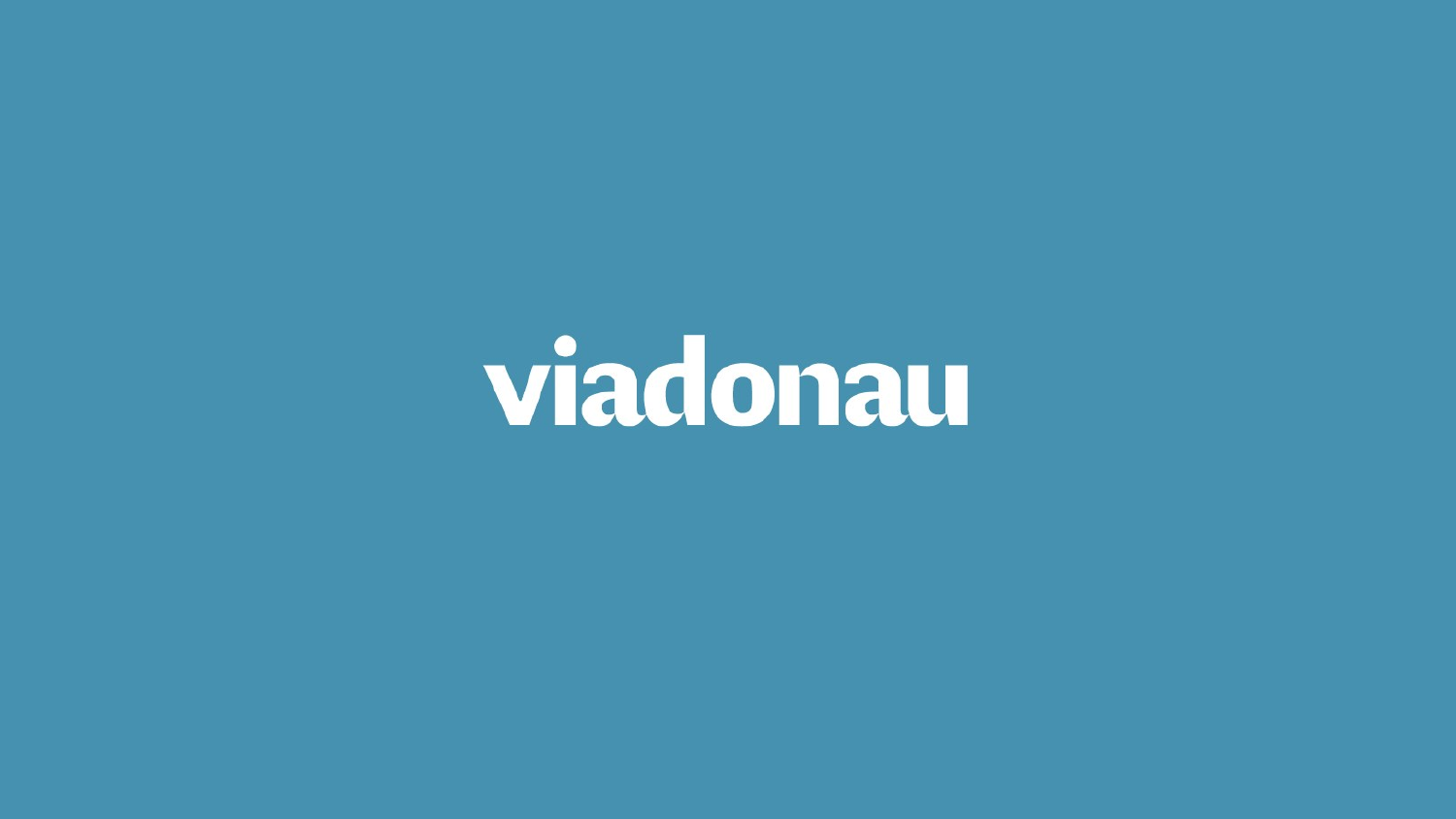# Improvement of waterway infrastructure Introduction

Gert-Jan Muilerman | viadonau

Danube Business Talks | 13<sup>th</sup> October 2021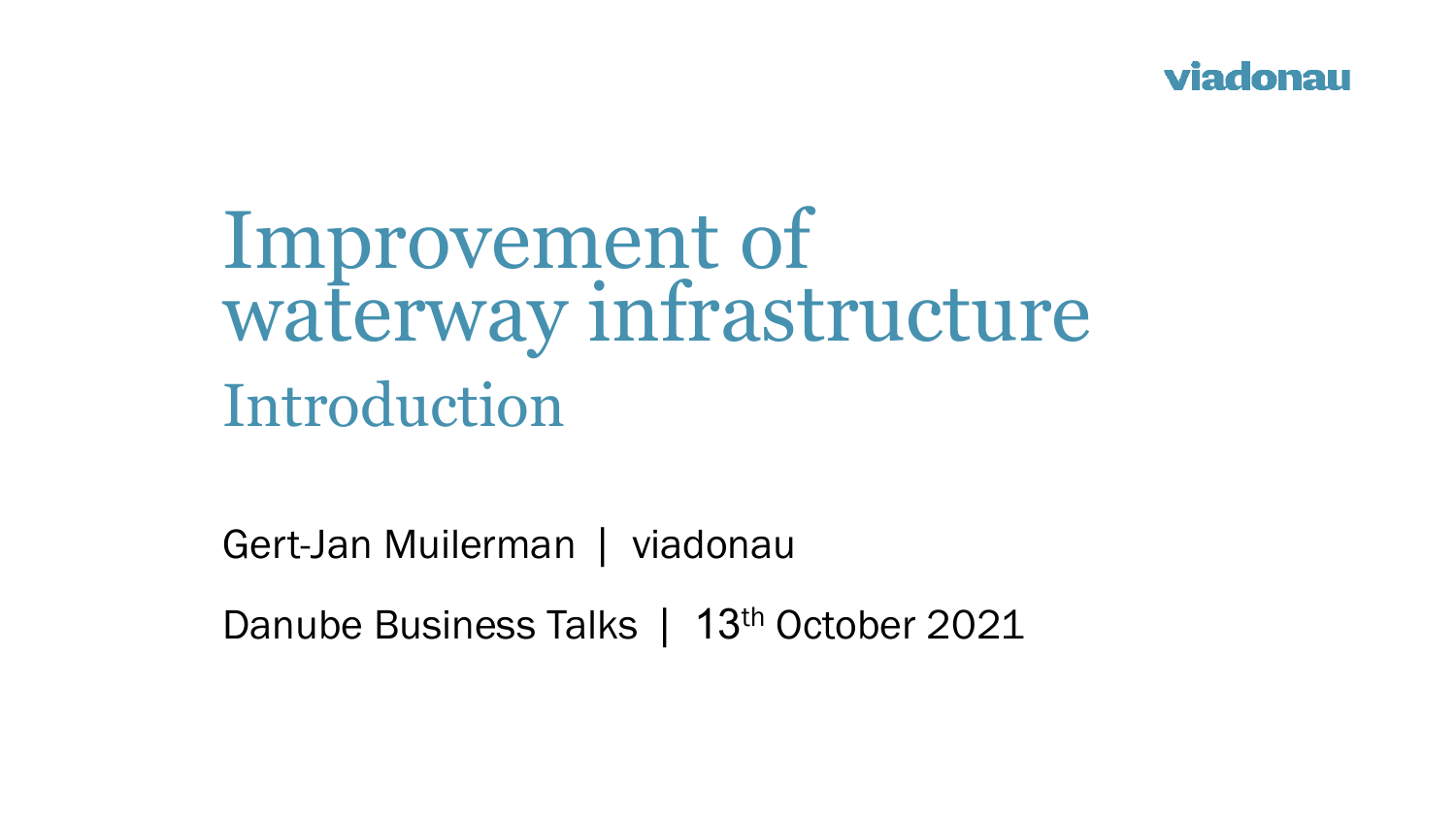# Logistics supply chains need reliable transport modes

- Logistics is all about ensuring that goods are provided in the right place and at the right time
- Reliable logistics supply chains using inland waterway transport depend on reliable fairway conditions (fairway depth/width and lock availability) on the entire transport corridor
- Reliable fairway conditions are achieved by
	- − Intensive river bed surveying of dynamic stretches
	- − Pro-active fairway maintenance of critical sectors (marking, dredging, dumping of gravel) as well as optimisation of river engineering structures
	- − Timely information and forecasting services for waterway users (to allow for logistics contingency planning)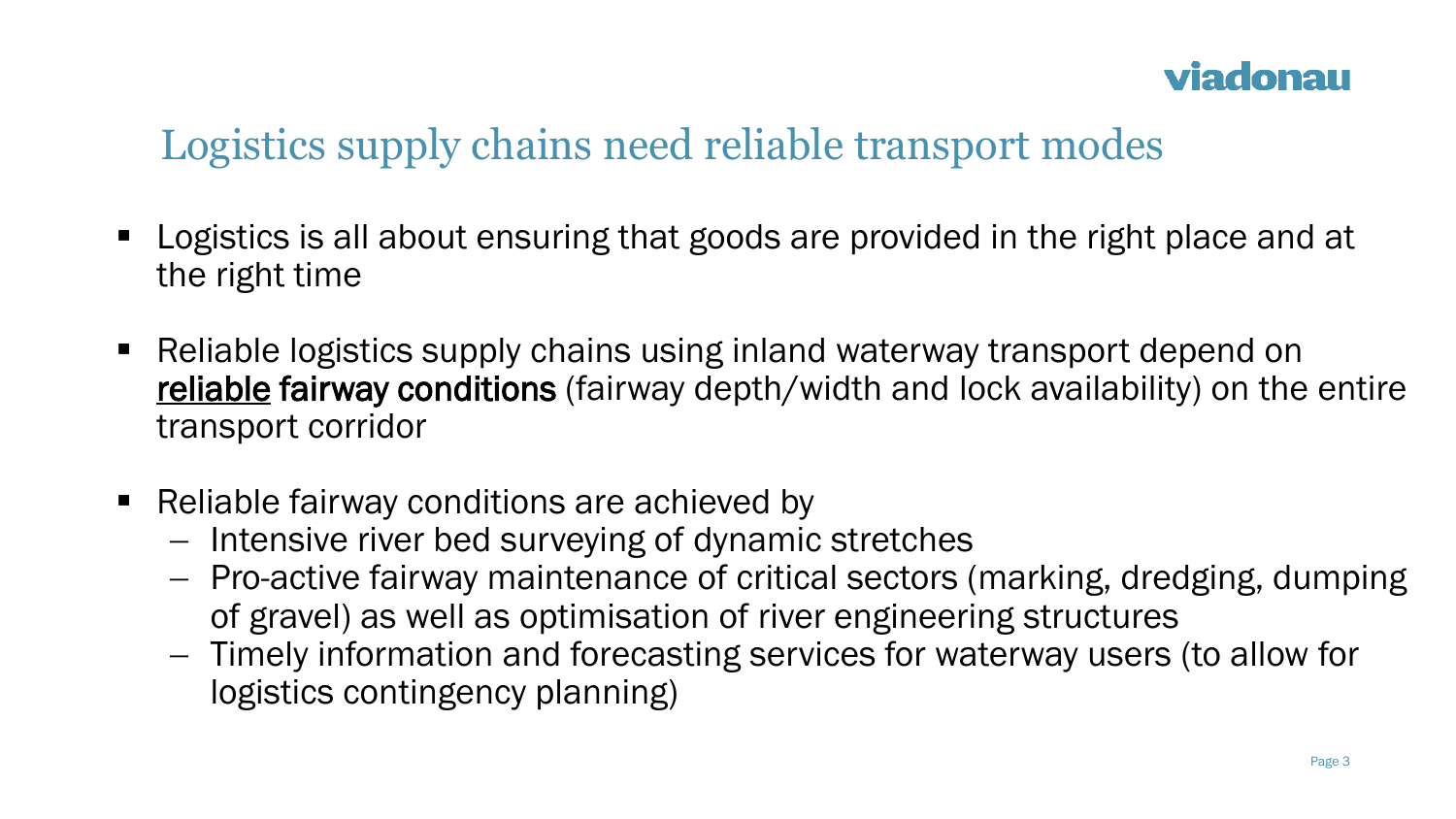# Achieving reliable fairway conditions on the entire Danube corridor is challenging

- Strongly varying hydromorphological and discharge conditions
- Dispersed institutional landscape and responsibilities:
	- $\rightarrow$  7 EU Member States/3 non-EU Member States, whereby waterway maintenance is and will remain a national responsibility
	- $\rightarrow$  we can counteract this through better cooperation and coordination among Danube states

 $\rightarrow$  Corridor approach in waterway maintenance is essential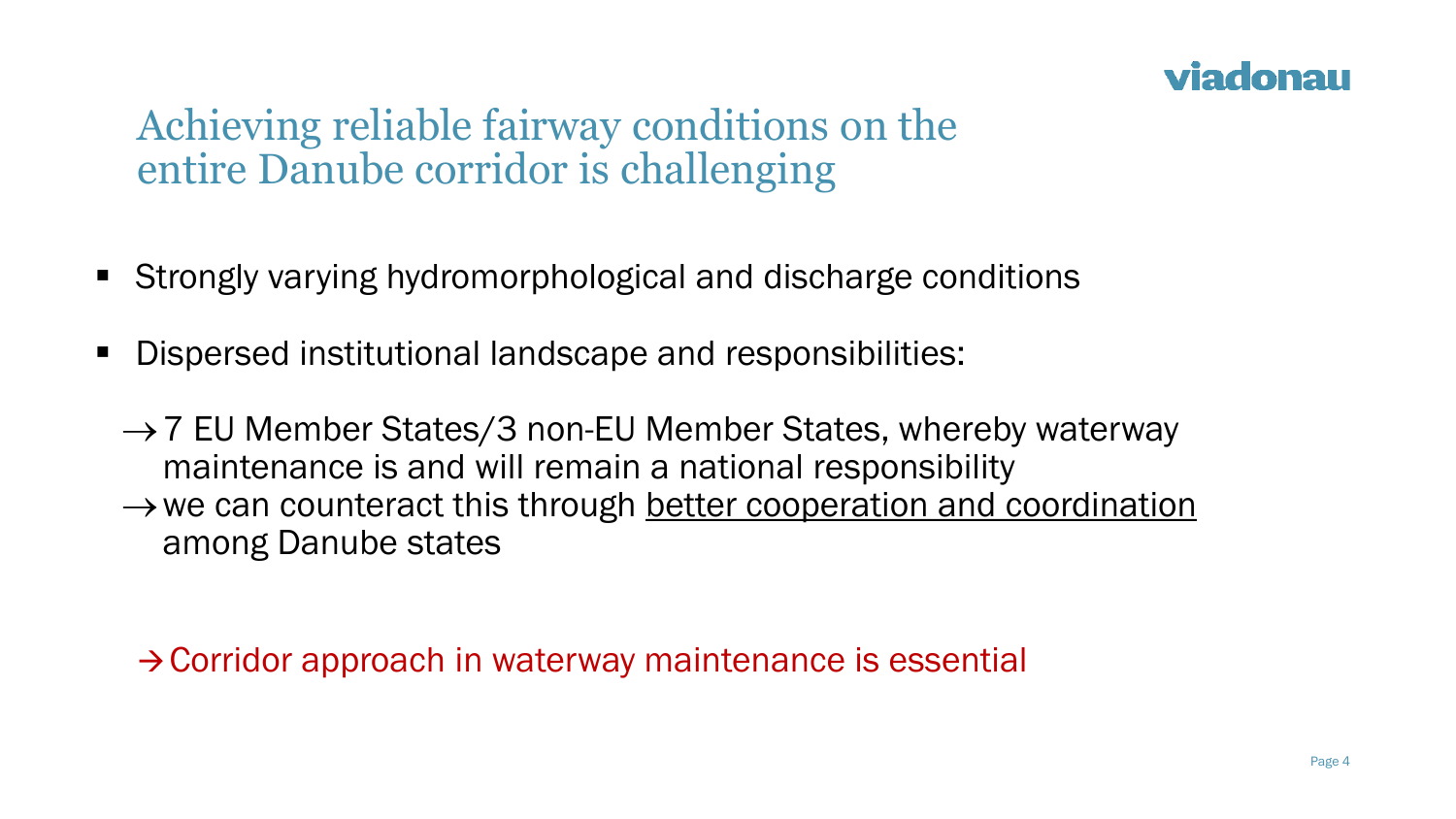# Better coordination and cooperation inland corridor approach in practice

- 1. Definition of common levels of service and work plans
- 2. Joint implementation and investment projects
- 3. Danube-wide exploitation of good practices in waterway maintenance
- 4. Up-to-date fairway information for waterway users
- 5. Close performance monitoring and reporting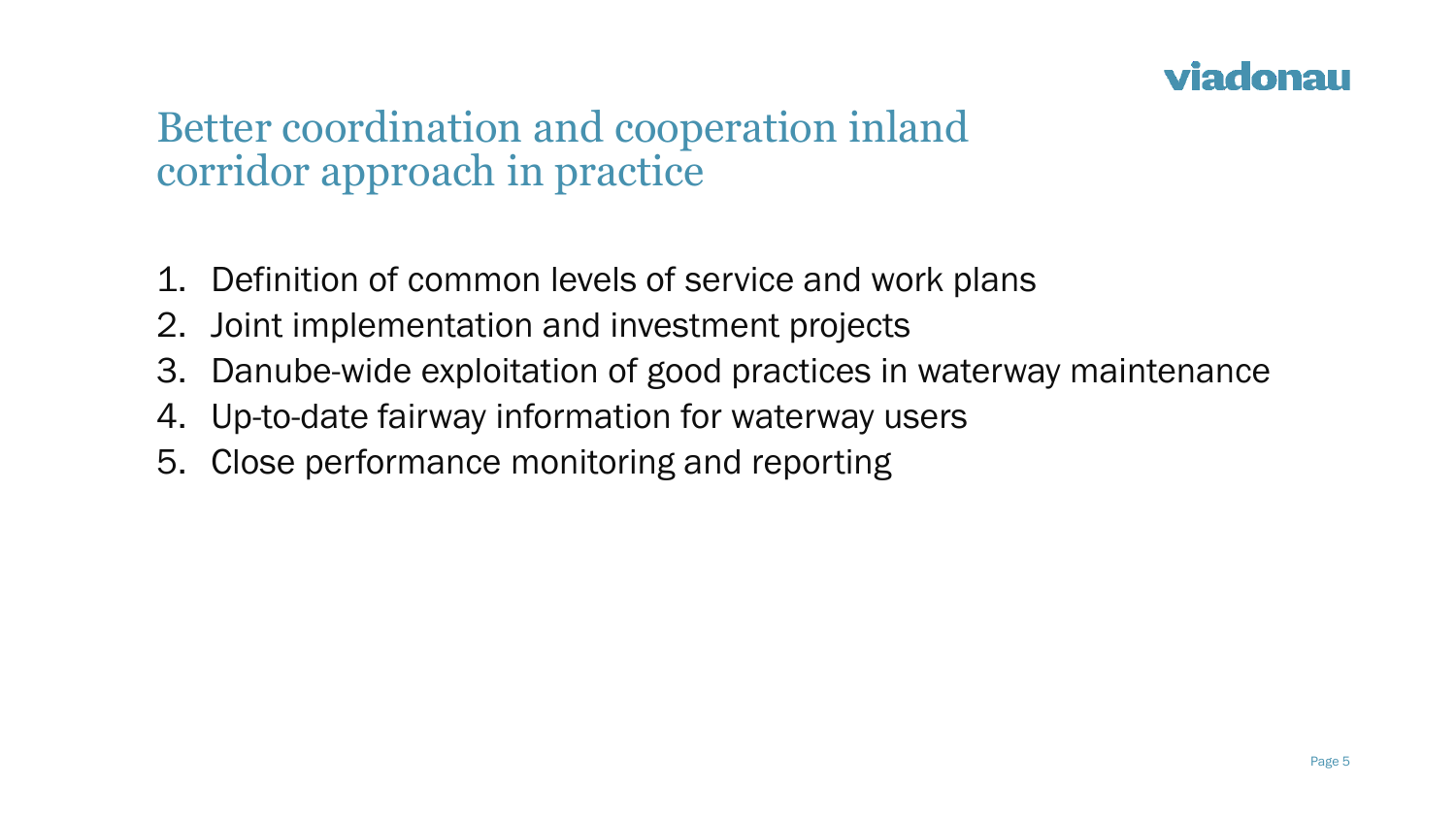# **Viadonau**<br>The Fairway Rehabilitation and Maintenance Masterplan for the Danube and navigable tributaries (2014)

- Lists all potential critical fairway locations along the Danube
- Defines common levels of service and work plans
- Allows structured activity and progress monitoring along the Danube
- Politically endorsed by 10 Danube ministers of Transport

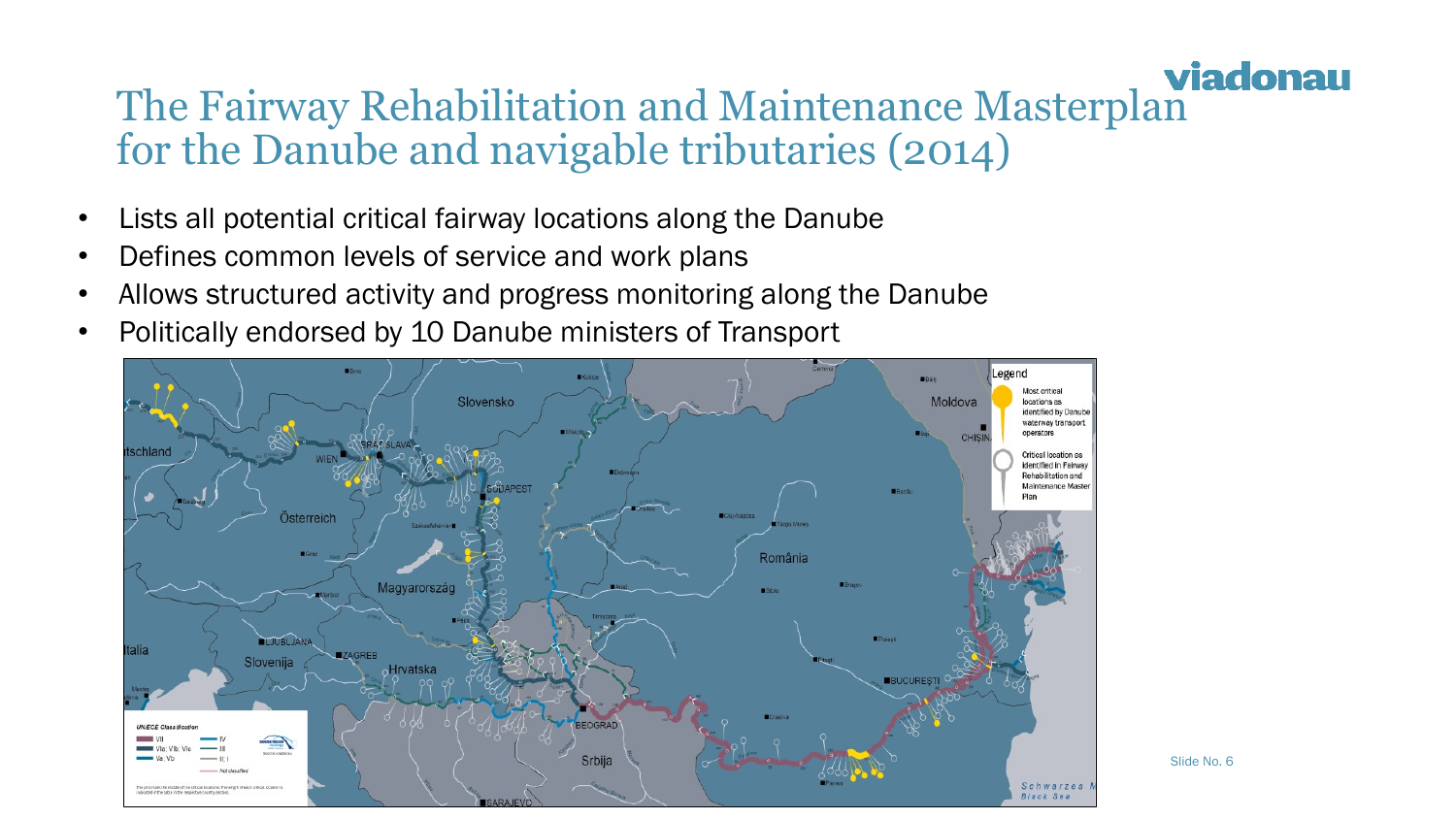## Key achievements since the endorsement of the Masterplan in 2014



- Large number of implementation and investment projects emerged (e.g. FAIRway Danube, FAST Danube, HUMARK)
- Investments since 2014: more than 70 million EUR, with EU co-financing as a crucial enabler (mainly CEF, Operational Programmes, IPA)
- Efforts are starting to bear fruit on the ground  $\rightarrow$  fairway conditions are structurally improving at several critical locations

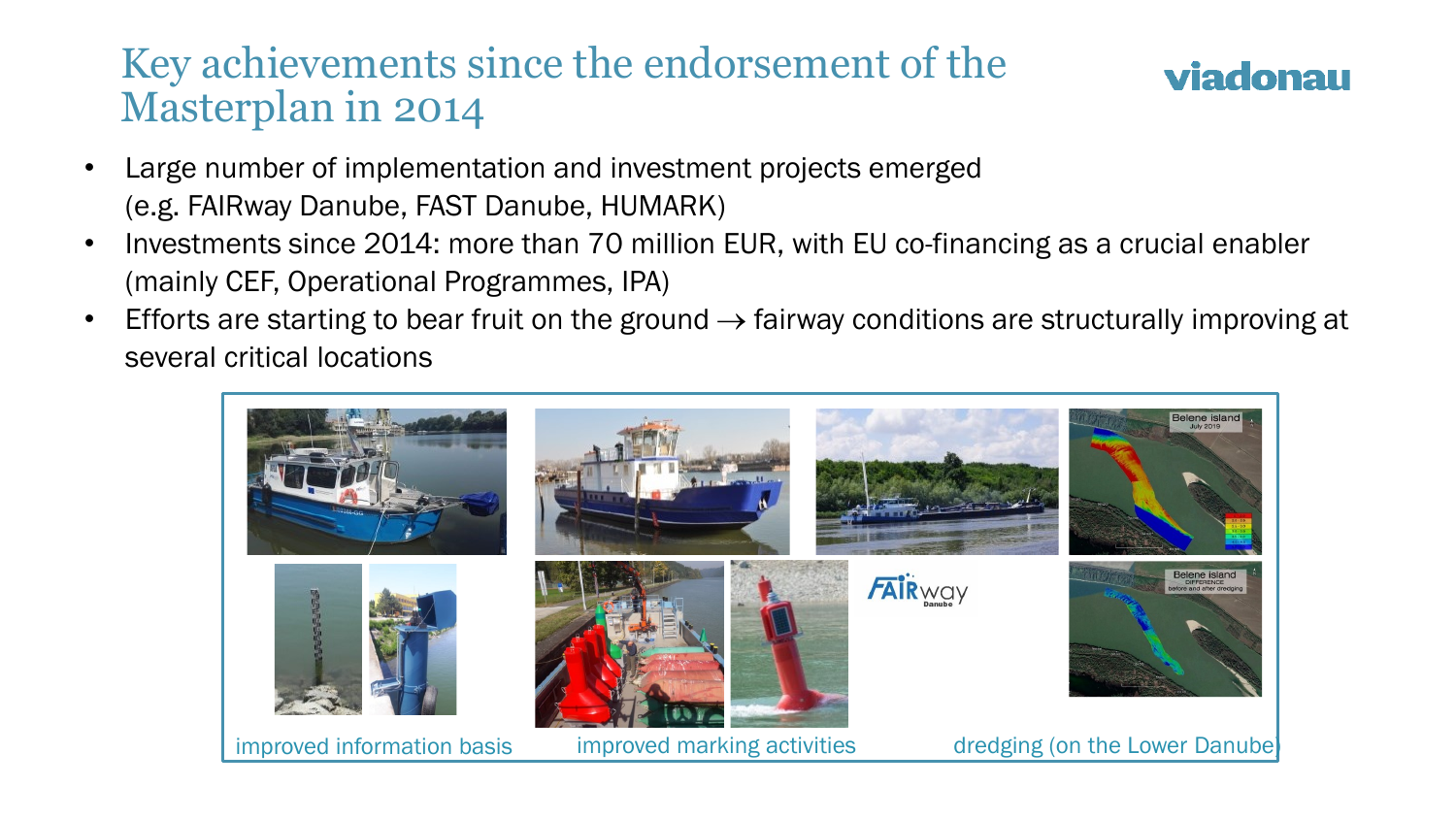

- $\rightarrow$  This graph shows on how many days per year fairway depth exceeded 2.50m, against the background of actual hydrological conditions in the particular year
- → Structural improvements of fairway conditions since 2014 on most critical spots can be observed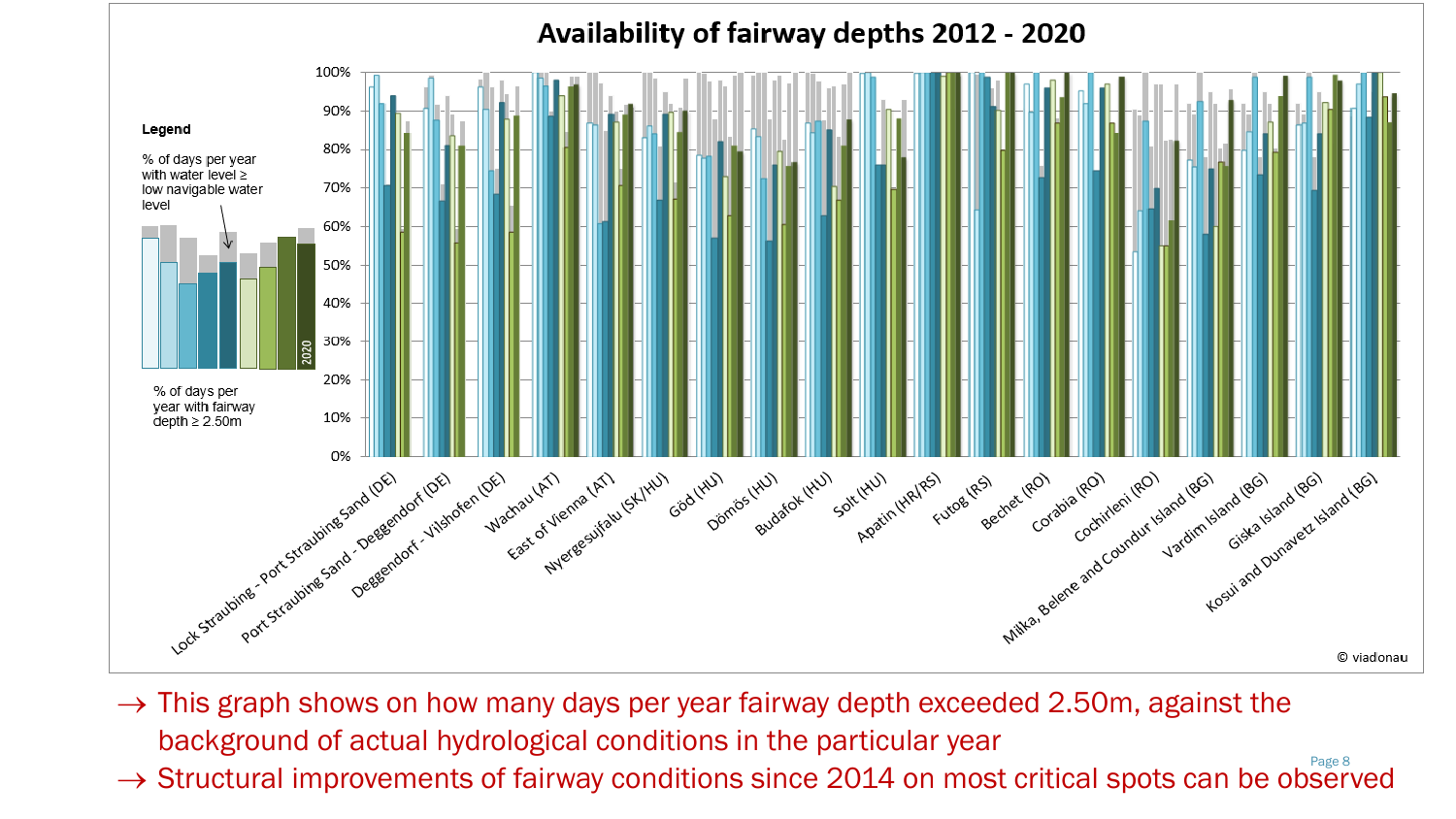